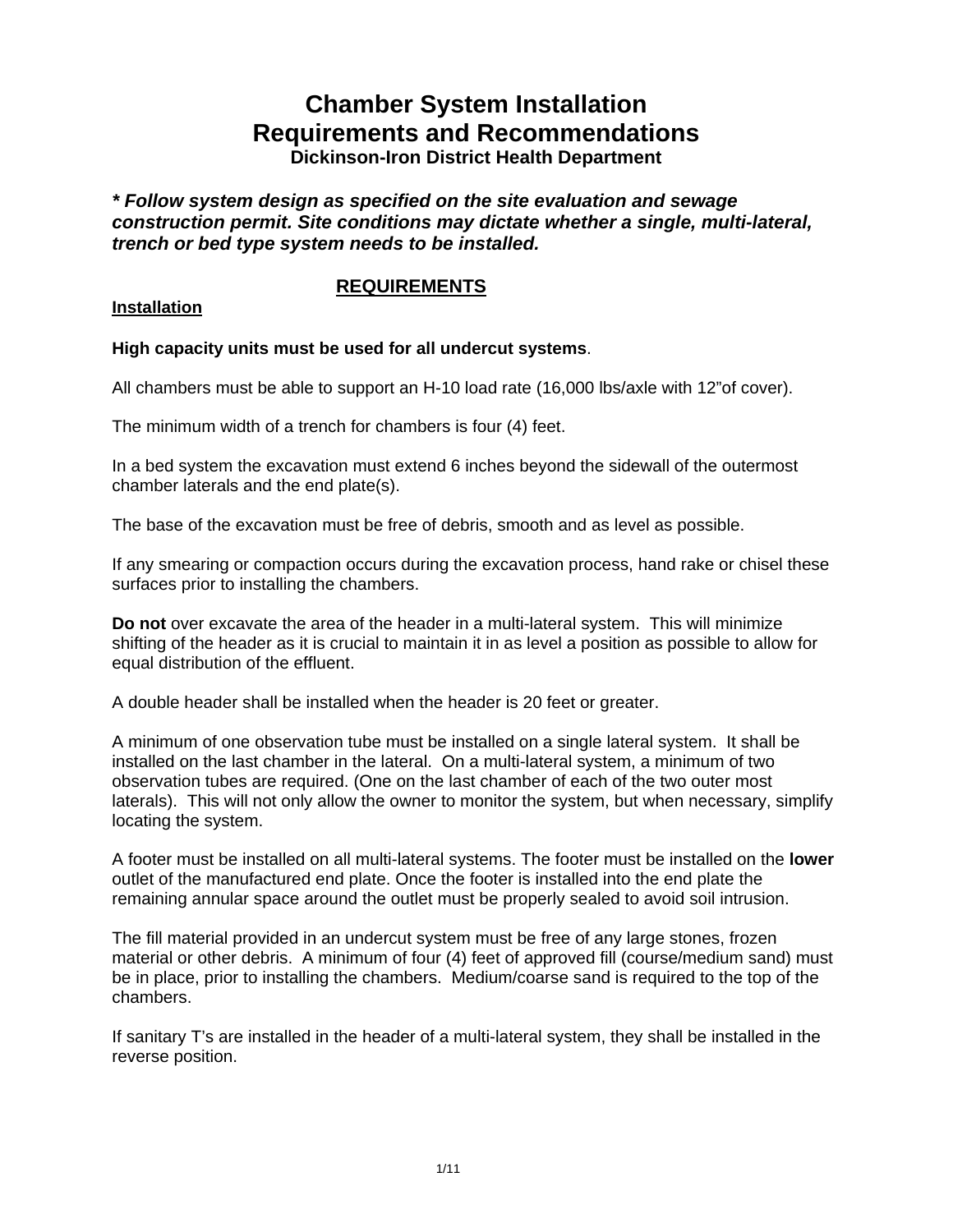# **Backfilling Requirements**

While backfilling all chamber systems, every effort must be made to keep heavy equipment off the absorption system.

The backfilling material must be free of any large stones, frozen material or other debris.

In a trench system, the chamber sidewall must be backfilled first. This will provide support and prevent shifting of the chambers.

In a bed system, the outer most laterals must be backfilled first. Then as the areas between the chambers are being backfilled, provide compaction to achieve soil stability. Be sure to maintain the chambers in the original installation positions.

Avoid direct contact with the chambers when using large wheeled vehicles. Maintain a minimum of 12 inches of support between vehicle and chamber.

To prevent forcing the chambers down into fresh fill, do not drive across them with heavy equipment when backfilling across the top of the chambers. This will help maintain a level system. Only drive across the trench(s) or bed area when necessary and never drive down the lateral lengths.

Upon completion of its installation, the septic tank(s) shall have minimum final cover of twelve (12") inches.

#### **RECOMMENDATIONS**

#### **Natural Soils**

While installing the chamber absorption system, every effort should be made to keep heavy equipment from entering on to the disposal area**.** 

A minimum soil cover over the chambers of twelve (12) inches is recommended.

Maximum soil cover should be in accordance with the manufacturer's specifications.

After final backfill, all systems permitted to be installed during the restricted season (December through March) should be covered with six inches of straw.

The installer should install a few screws through the area where the two chambers overlap. This will ensure that the chambers will not separate when they are being backfilled.

## **Undercut Systems**

In order to minimize settling, the approved fill should be spread evenly at twelve (12) inch intervals throughout the excavated area and then compacted.

All other recommendations as listed for the natural soils are appropriate.